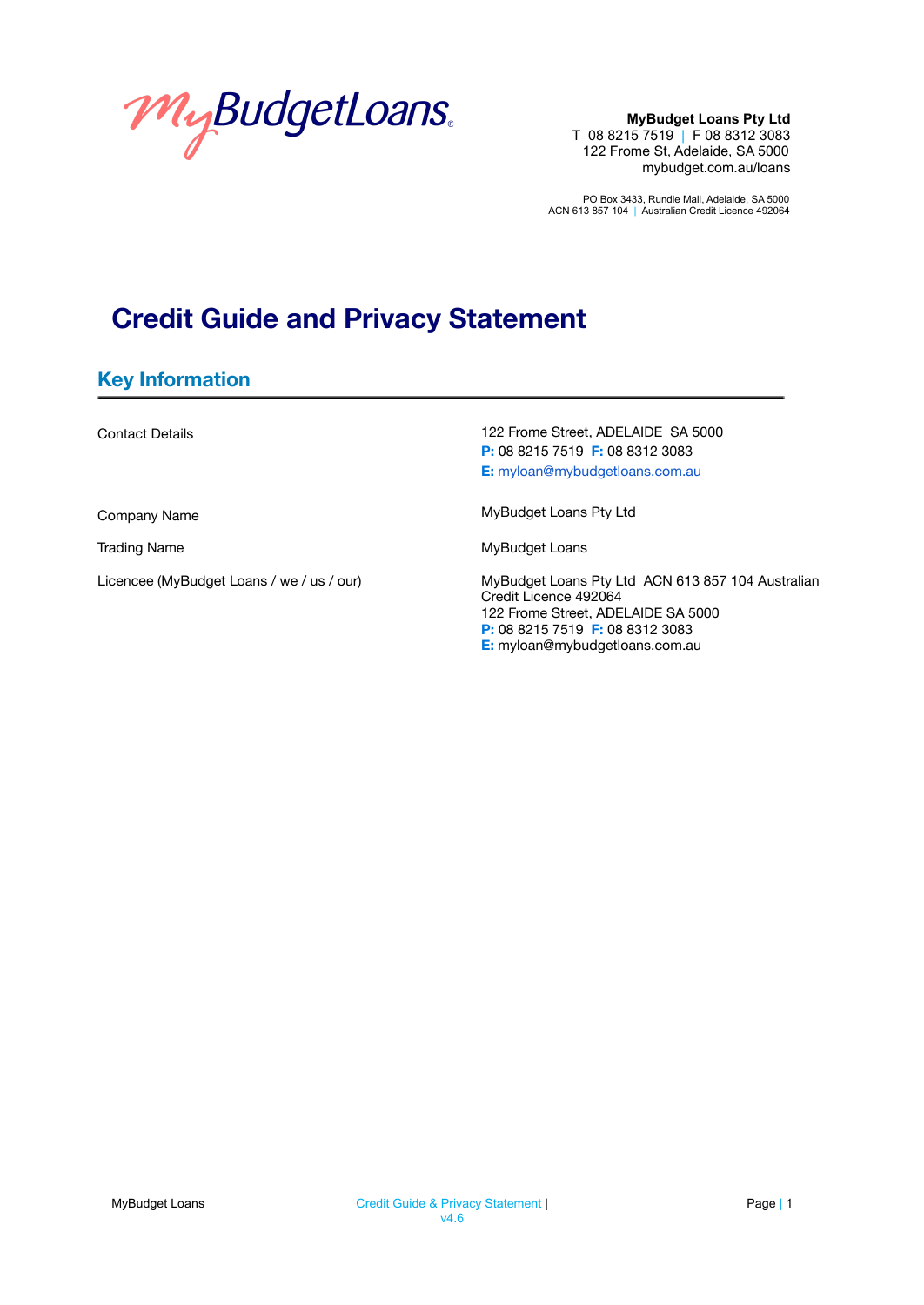

PO Box 3433, Rundle Mall, Adelaide, SA 5000 ACN 613 857 104 | Australian Credit Licence 492064

### **About this credit guide**

This document is the Credit Guide of MyBudget Loans Pty Ltd ACN 613 857 104 (MyBudget Loans). MyBudget Loans is a Credit Assistance Provider that may also act as a Mortgage Manager under Australian Credit Licence 492064. This Credit Guide has been designed to provide you with key information so you are informed and aware of necessary matters prior to deciding to use the credit services of MyBudget Loans.

### **Our services**

We hold the necessary mortgage broking experience and qualifications in accordance with the National Consumer Credit Protection Act, 2009 to provide you with assistance. We are required to meet specific competency standards relating to educational and professional development.

You can be confident that we are held accountable to not only our organisation's high ethical standards / values, but also have a responsibility to maintain the regulatory standards that are set by both Commonwealth and State governments.

Our mission is to ensure that we offer our clients the best service and most appropriate products to suit their individual needs through our professionalism and attention to detail. Ultimately, our goal is to ensure applicants are provided with a loan that meets their objectives.

We guarantee that we will listen to your needs and your instructions, ensuring that there is collaborative agreement through each step of the finance application process.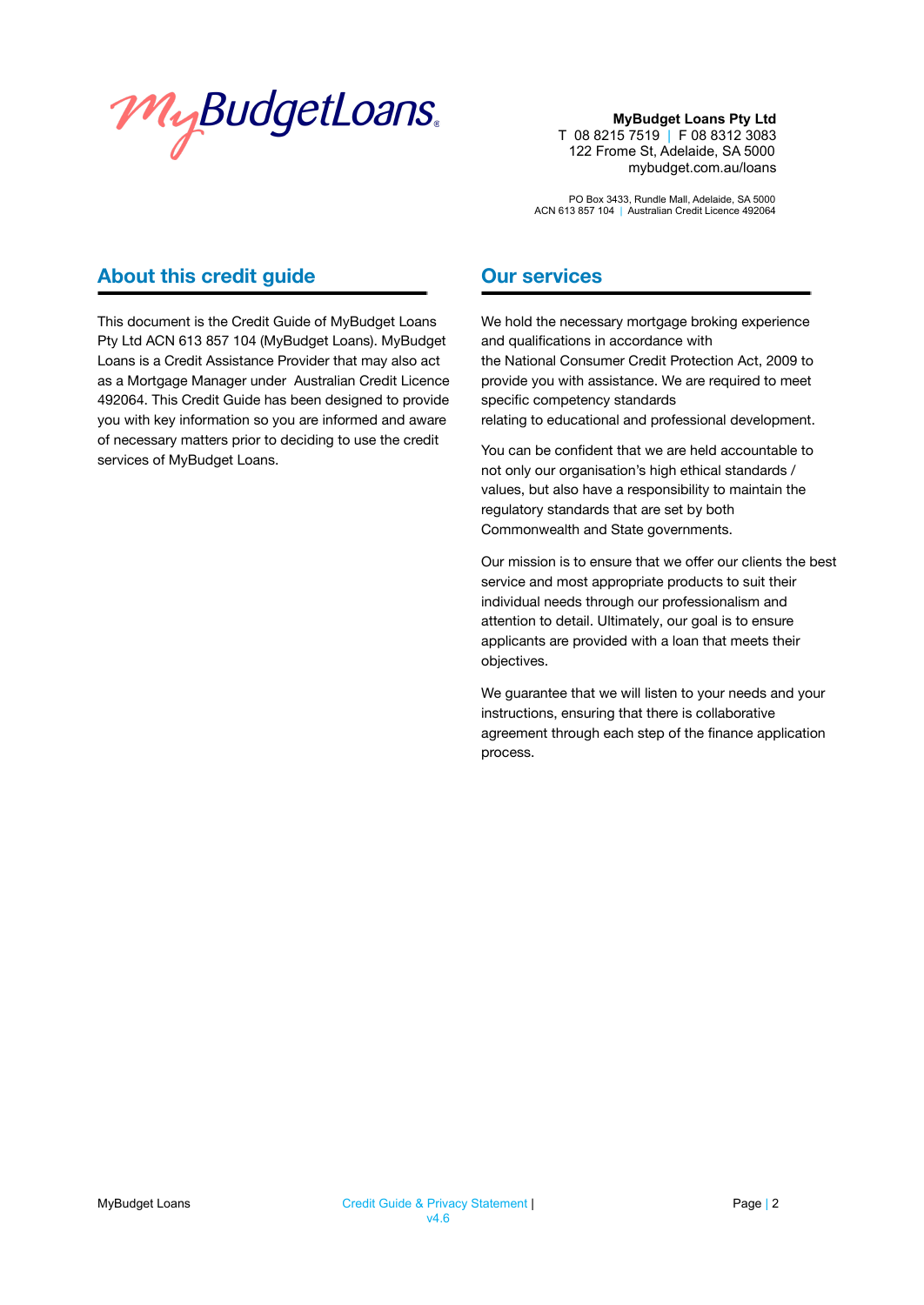

PO Box 3433, Rundle Mall, Adelaide, SA 5000 ACN 613 857 104 | Australian Credit Licence 492064

# **What is credit assistance?**

We provide you credit assistance when:

- we suggest or assist you to apply for a particular credit contract with a particular credit provider;
- we suggest or assist you to apply for a an increase to the credit limit of a particular credit contract with a particular credit provider; or
- we suggest you remain in a particular credit contract with a particular credit provider.

### **Assessment for credit assistance**

Before we provide credit assistance to you, we must assess whether the particular loan is suitable for you.

To do this, we need to make reasonable inquiries and to verify that:

- the loan or increase will meet your requirements and objectives; and
- you can meet the proposed repayments.

We won't be able to give you credit assistance if our assessment shows that:

- you won't be able to meet the proposed repayments without substantial hardship; or
- the loan won't meet your requirements or objectives.

For example, if you can only repay by selling your principal place of residence, it is presumed that the loan will cause substantial hardship unless we can prove the contrary. For this reason we must ask you to provide a significant amount of information. It is therefore very important that the information you provide to us is accurate.

#### **Getting a copy of our assessment**

If we provide you with credit assistance, you can ask us for a copy of our assessment any time up to seven years after the date of the credit quote. To request a copy please contact us.

We will provide you with a copy:

- within seven (7) business days after the day we receive your request—provided you make the request within two (2) years of the date of our quote; or
- otherwise, within 21 business days after the day we receive your request.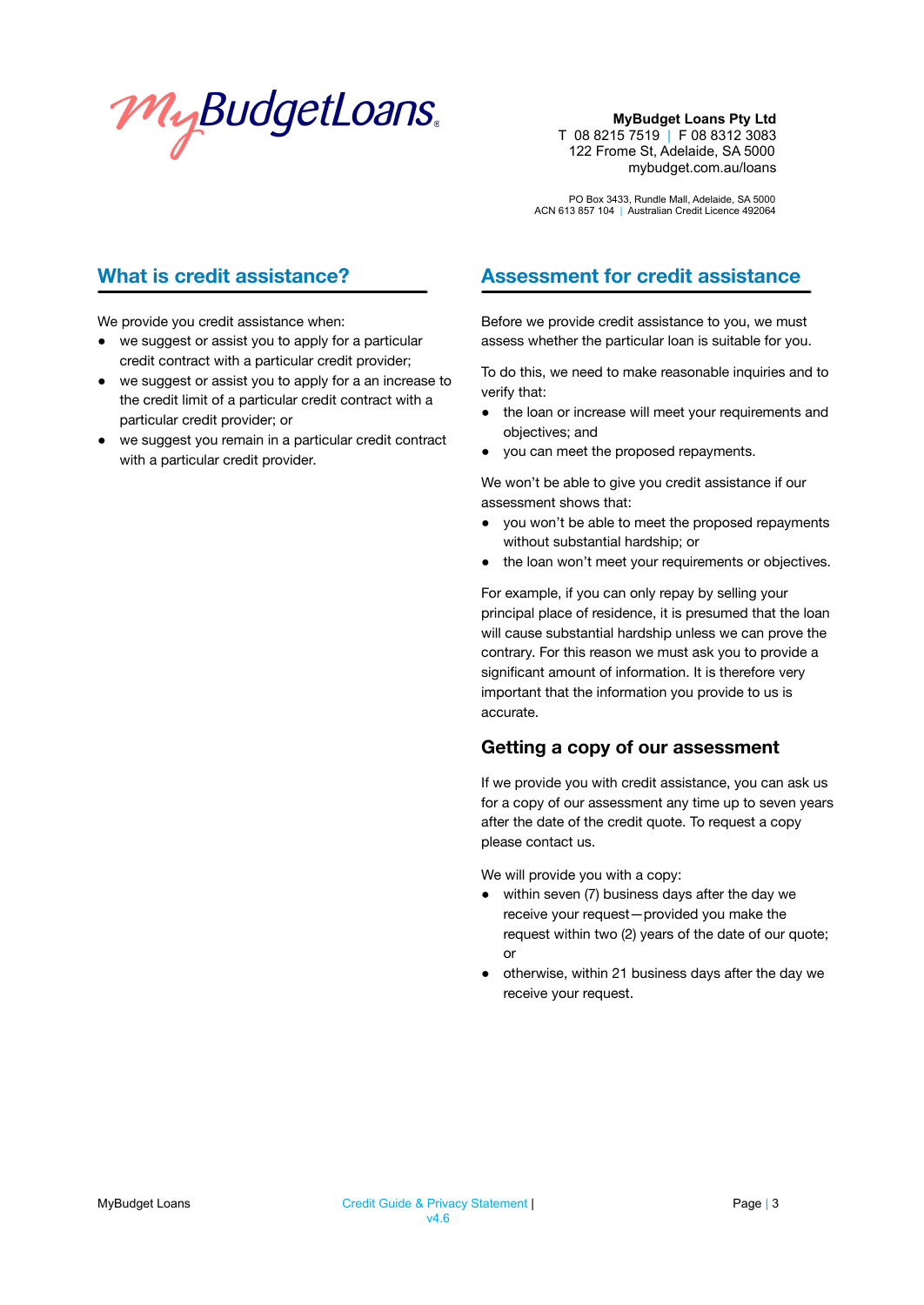

PO Box 3433, Rundle Mall, Adelaide, SA 5000 ACN 613 857 104 | Australian Credit Licence 492064

## **Lenders and Products**

The following are the credit providers with whom we generally conduct the most business:

- Pepper;
- Origin;
- Resimac;
- Platform Finance; and
- Liberty Finance;

Please note that in addition to originating loans through Origin, we may also act as a Mortgage Manager in relation to loans obtained through Origin. Where we are acting as a Mortgage Manager, we may exercise some of the rights of the credit provider.

# **Fees, charges and commissions**

#### **Commissions received by us**

We may be paid commissions by lenders for introducing clients to them. These are generally paid based on the amount of the loan and the particular loan product you have selected, and will only be paid if your loan is settled and drawn down. We may also be paid an ongoing commission by the lender based on the outstanding balance of your loan.

We may also receive a volume-bonus from Liberty Finance based on the number of car loans we have settled during a calendar month. Please note that these commissions are not payable by

you and do not alter your interest rate.

You may request and obtain from us information about a reasonable estimate of those commissions and how the commission is calculated.

#### **Fees payable by you**

We do not charge you for our services credit assistance in relation to home loan contracts. However, you may need to pay an application fee, valuation fees, or other fees associated with the loan application to the lender. Any fees that are payable now or that may arise during the life of your loan will be fully disclosed in your loan contract.

For credit assistance relating to personal loans contracts a fee may be payable; this will be detailed in a "Quote" and will be provided before we engage in credit activities.

#### **Commission payable by us**

We may pay referral fees to MyBudget staff members for referring you to us. These referral fees are generally small amounts in accordance with usual business practice.

These fees are not payable by you. If we do pay a referral fee, it will be disclosed in our Credit Proposal Disclosure Document.

You may, on request, obtain a reasonable estimate of those referral fees and how the referral fee is calculated.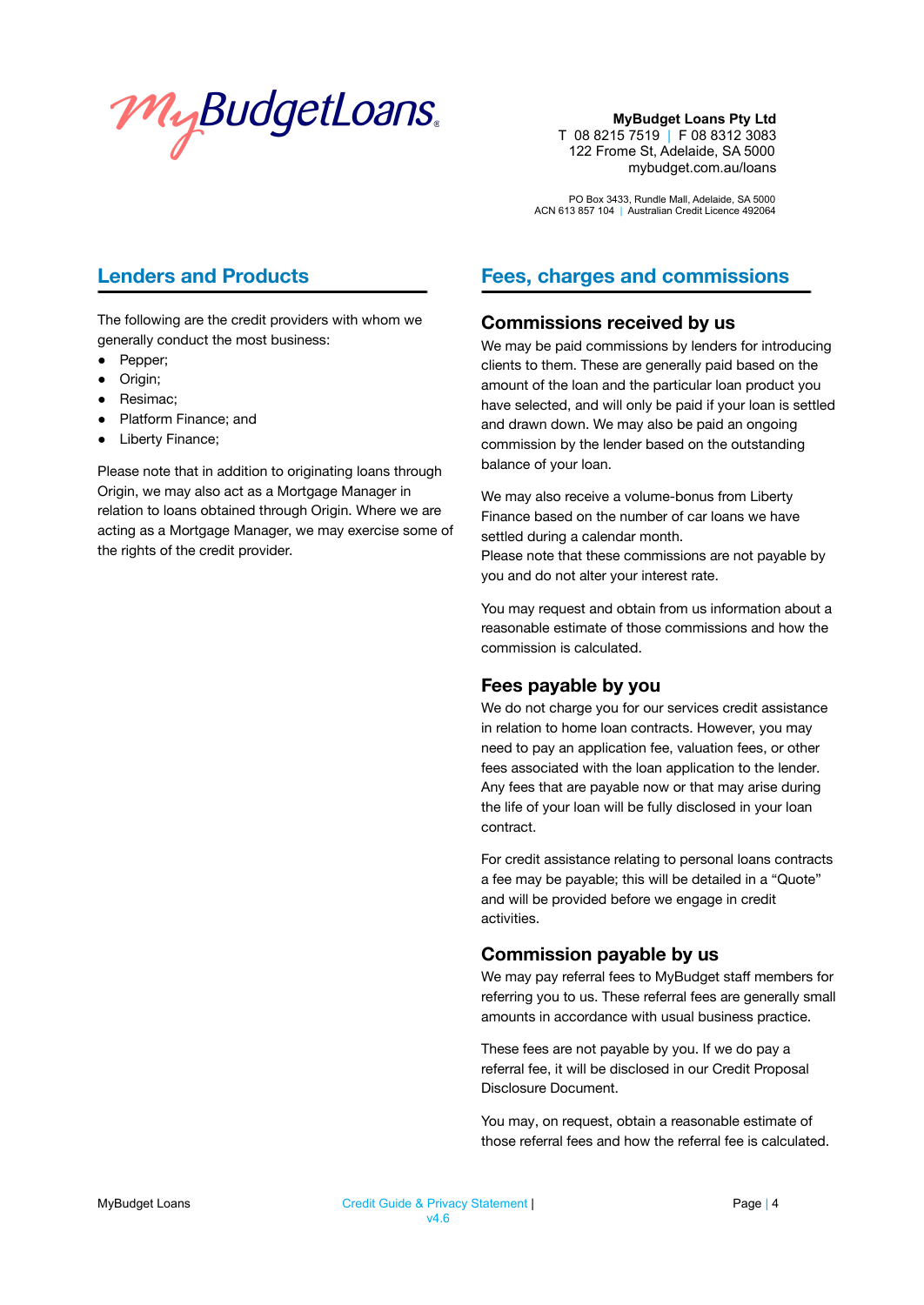

PO Box 3433, Rundle Mall, Adelaide, SA 5000 ACN 613 857 104 | Australian Credit Licence 492064

## **Disputes or complaints**

We are dedicated to providing a world-class service. However, we also accept that despite our best efforts, sometimes things can go wrong. When this happens, we are determined to make them right again. We really appreciate it when our clients let us know if they have a problem or complaint, so we can resolve the problem and ensure a better experience for our clients next time.

# **How to make a complaint and the complaints process**

You can make a complaint to your Lending Specialist or via a secure web message sent through the client web portal or MyBudget App. Additionally, you can:

Phone: 1300 300 922 Write: MyBudget Loans Pty Ltd 122 Frome Street Adelaide SA 5000

When you make a complaint to us, we will:

- acknowledge receipt of your complaint;
- work with you to try and resolve your complaint as soon as possible;
- keep you informed of our progress as we investigate your concerns; and
- provide you with a final response within 30 days or as required by law.

### **Still not satisfied?**

If a satisfactory resolution cannot be reached, you may raise your concerns through an external dispute resolution process.

Our external dispute resolution provider is: Australian Financial Complaints Authority

| Phone: 1800 931 678                                  |
|------------------------------------------------------|
| Email: info@afca.org.au                              |
| Online: www.afca.org.au                              |
| Write: Australian Financial Complaints Authority Ltd |
| GPO Box 3 Melbourne VIC 3001                         |

The Australian Financial Complaints Authority (AFCA) offers an impartial dispute resolution scheme to assist consumers to resolve complaints.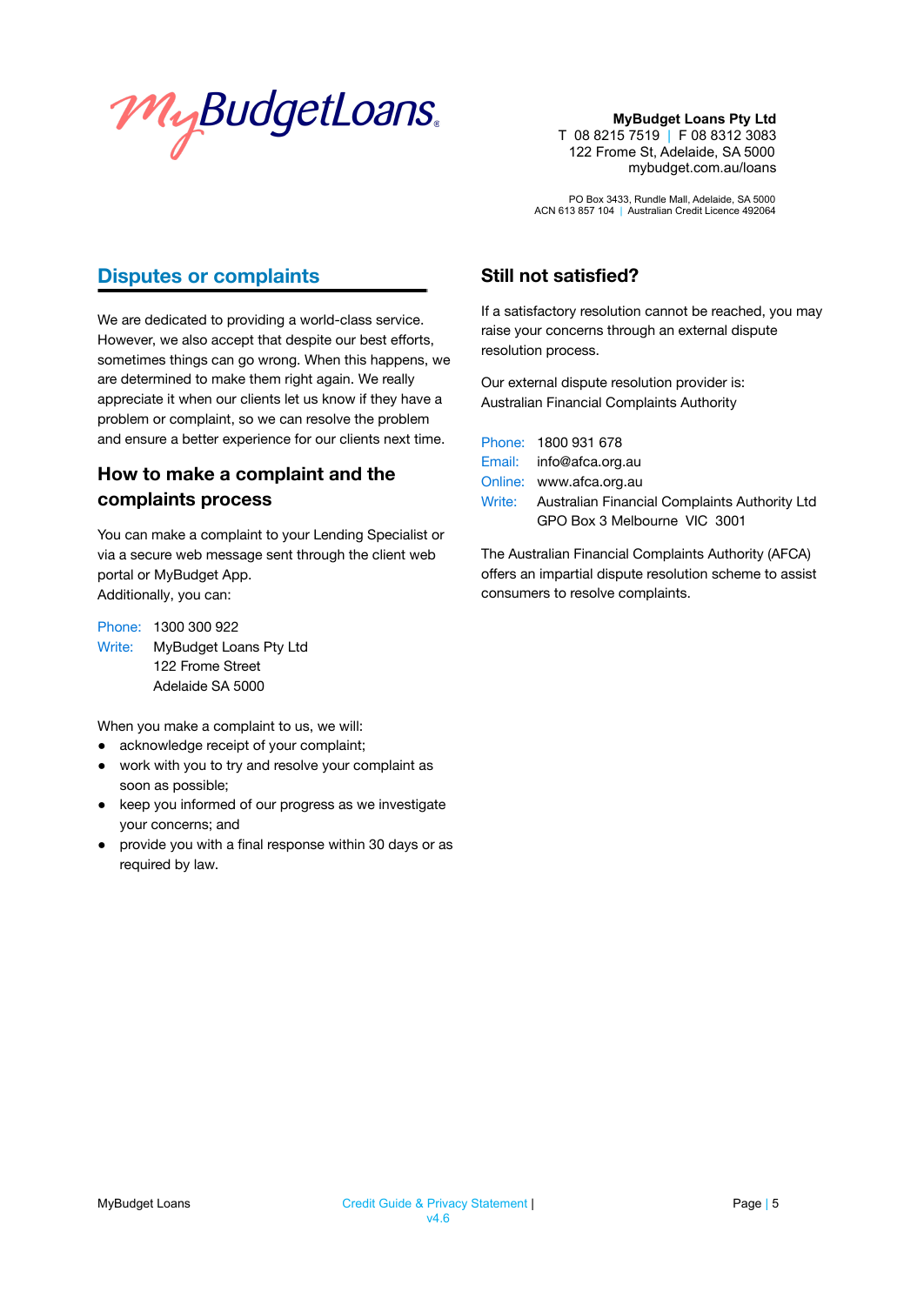

PO Box 3433, Rundle Mall, Adelaide, SA 5000 ACN 613 857 104 | Australian Credit Licence 492064

# **Electronic Transactions Disclosure Statement**

You consent to the Lending Specialist, or any other party associated with the loan application, communicating electronically with you.

You nominate and authorise us to act on instruction we have received electronically.

This consent and authority will apply to all communications permitted to take place electronically by law including but not limited to:

- notices and disclosure documents from us to you about your credit application;
- credit contract documents;
- variations to the credit contract; and
- notices from you to us.

We will rely on this consent to communicate with you by:

- electronic mail ("e-mail") to the e-mail address that you have notified to us;
- making a notice available for you to access on our website;
- any other method of electronic communications; and/or
- ordinary mail to the address on our records.

For example, we will send an email to your email address to give you our Credit Guide and Privacy and Electronic Transactions Consent Forms.

By giving this consent, we are no longer required to send you notices or other documents in paper form. You must ensure that:

- you check your email regularly for notices and other communication from us;
- your email address remains current (or otherwise notified to us); and
- e-mails from us to your e-mail address are not blocked.

We rely on you to keep your nominated email or physical (street) address details up-to-date and to notify us when they change.

Providing you with electronic documents does not alter your obligations under any terms and conditions of a credit contract.

You can print and save a copy of any notice or other document provided to you electronically.

You are responsible for ensuring that you use the relevant computer programs and have sufficient internet capacity to interact with our system.

We may act on facsimile instructions if it appears to use the instructions have been appropriately authorised.

We may refuse to act on any instruction for any reason, or refuse to act until we receive confirmation of the instructions from you by other means.

#### **Returning to paper communications**

You are not obligated to receive electronic communications and you are able to withdraw this consent at any time by contacting your Lending Specialist. When asking to terminate your electronic communication agreement you are asking to receive those documents on paper, delivered by post to your nominated street address.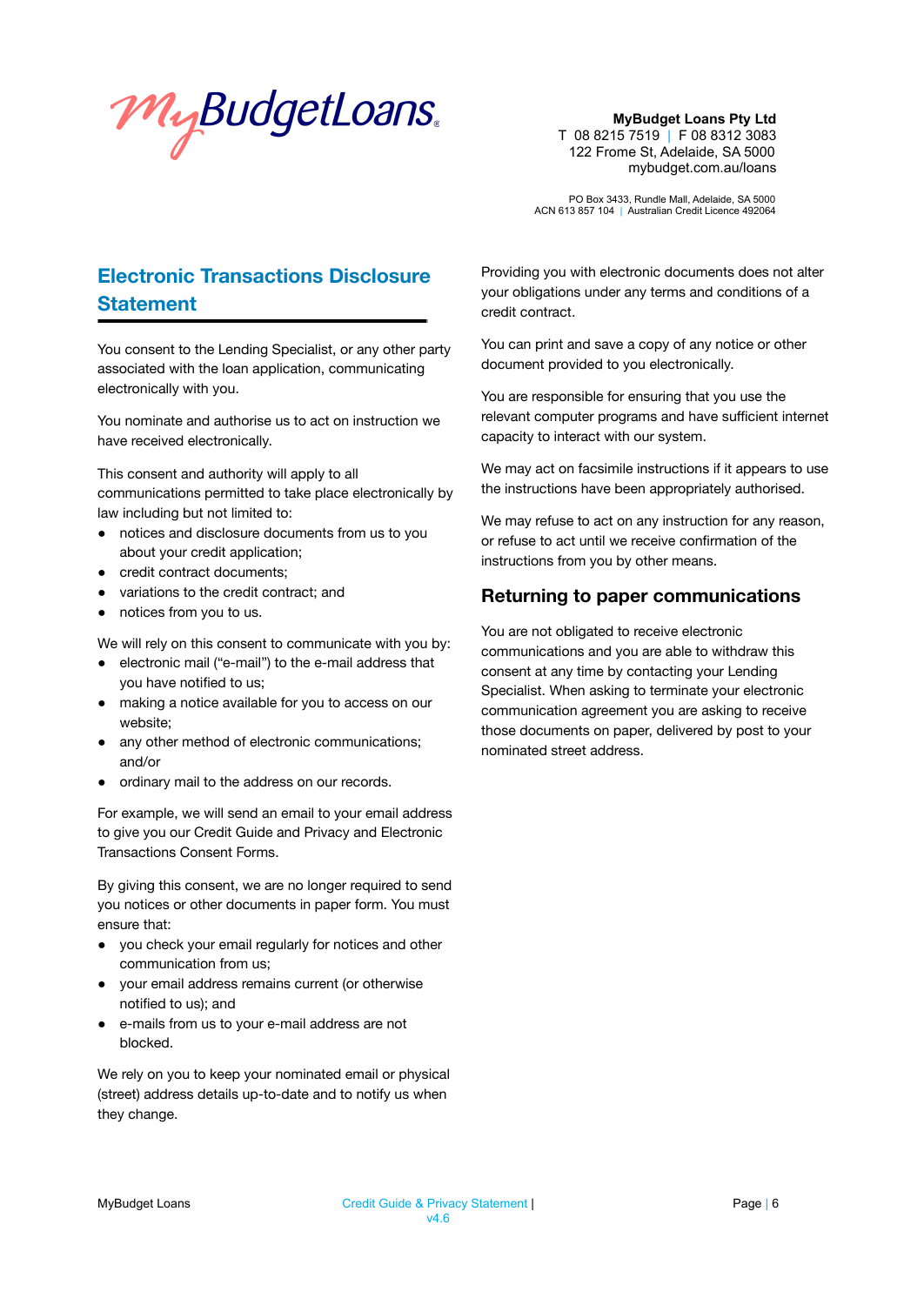

PO Box 3433, Rundle Mall, Adelaide, SA 5000 ACN 613 857 104 | Australian Credit Licence 492064

## **Things you should know**

You should ensure that you have approved finance, in writing from the lender, before entering into a binding contract to purchase.

It is important that you understand your legal obligations under the loan, and the financial consequences. If you have any concerns, you should obtain independent legal and financial advice before you enter into a loan contract.

We do not make any promises about the value or future prospects of any property you finance through us. You should always rely on your own enquiries.

Before you accept your loan offer, make sure you read the credit contract carefully to understand the full details of the loan. If you have any doubts, you should obtain independent legal and financial advice before you enter any loan contract.

We represent lenders and have obligations to them, and in particular, to not provide any information we know is misleading or deceptive. We also have obligations under the law to report any fraud, forgery, or other illegal activities. Before using our services, it is important that you understand that we have these obligations to lenders and under the law.

MyBudget Loans is required to have adequate arrangements in place to ensure you are not disadvantaged by any conflict of interest.

### **Privacy**

In the course of providing our services to you, we may collect, hold, use and disclose personal information, credit eligibility information and credit reporting information about you.

You can find out more information on how we manage your information by reading our Privacy Policy. Our Privacy Policy sets out:

- the kinds of information we collect;
- the manner in which we collect information, including the circumstances in which we may collect information about you from someone else, and the circumstances in which we may be required to collect your information by law;
- the purposes for which we collect information;
- the consequences if we are unable to collect information about you;
- the types of entities to whom we disclose information, including to recipients located outside of Australia;
- how you can ask us to access and seek to correct information we hold about you; and
- how you may complain about a privacy issue.

If you have any questions about the Privacy Policy, how we handle your information electronically, to request access to the information we hold about you, or make a complaint about any potential breach of your privacy rights, you can contact us by phone, fax, post or online, using the below details:

Phone: 08 8215 7519 Email: [compliance@mybudget.com.au](mailto:compliance@mybudget.com.au) Mail: PO Box 3433 Rundle Mall SA 5000

Our Privacy Policy will be reviewed regularly. You can contact your MyBudget Loans Lending Specialist for a current Policy.